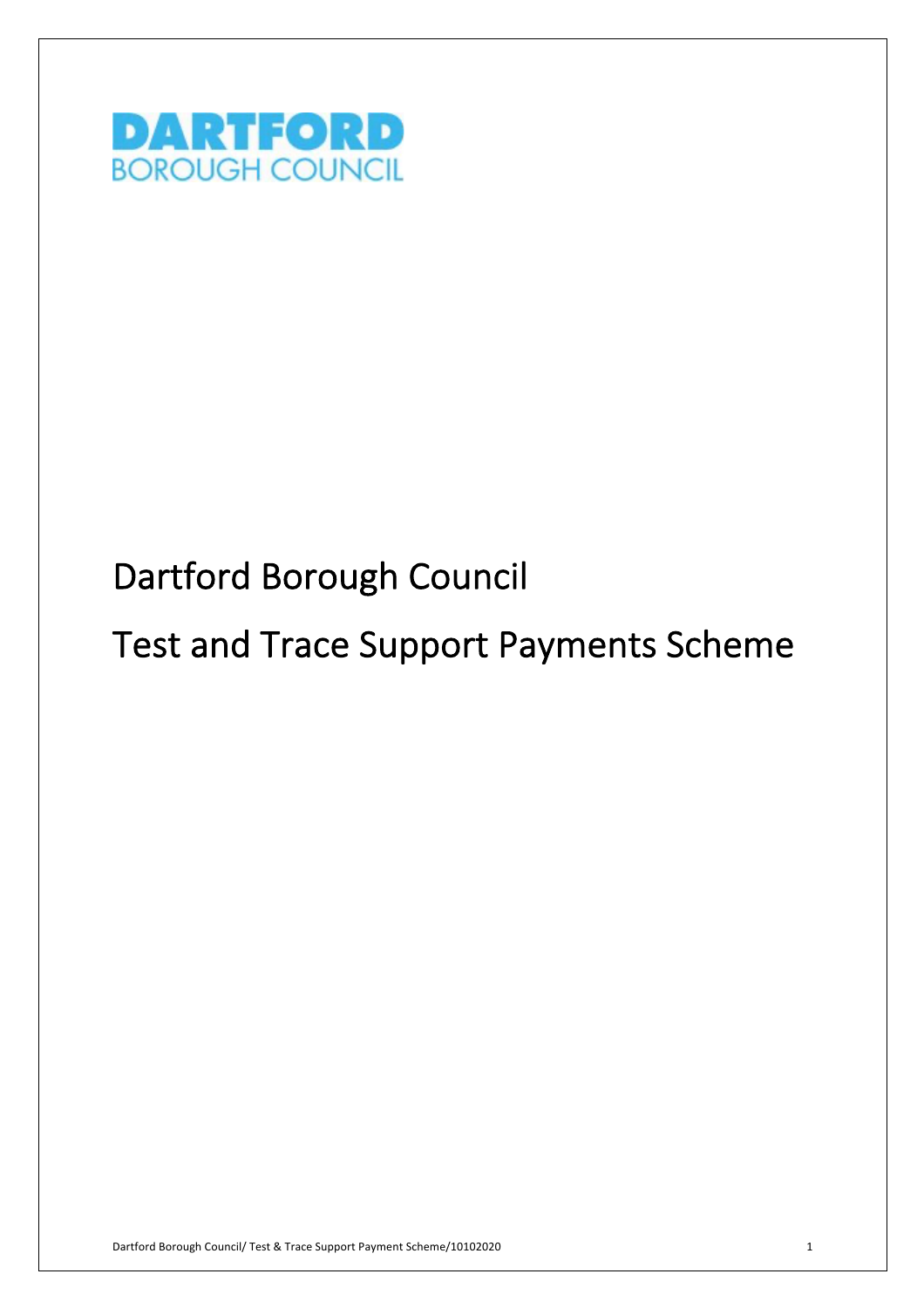# **Contents**

| 1.  | Background to Self-Isolation and Test and Trace Support Payment Scheme5               |
|-----|---------------------------------------------------------------------------------------|
| 2.  | An overview of the Test and Trace Payment scheme (the Standard Scheme)5               |
| 3.  |                                                                                       |
| 4.  | Applying for a Test and Trace Support Payment (the Standard Scheme).  6               |
| 5.  |                                                                                       |
| 6.  | Multiple claims within the household and from the same applicant7                     |
| 7.  | The eligibility criteria and evidence required for the Test and Trace Support Payment |
| 8.  | How much grant will be paid, methods of payment and timings 12                        |
| 9.  |                                                                                       |
| 10. |                                                                                       |
| 11. |                                                                                       |
| 12. |                                                                                       |
| 13. | The Discretionary Test and Trace Payment Scheme and its relationship with the         |
|     |                                                                                       |
|     |                                                                                       |
|     |                                                                                       |
| 14. |                                                                                       |
| 15. |                                                                                       |
| 16. |                                                                                       |
| 17. |                                                                                       |
| 18. |                                                                                       |
| 19. |                                                                                       |
| 20. |                                                                                       |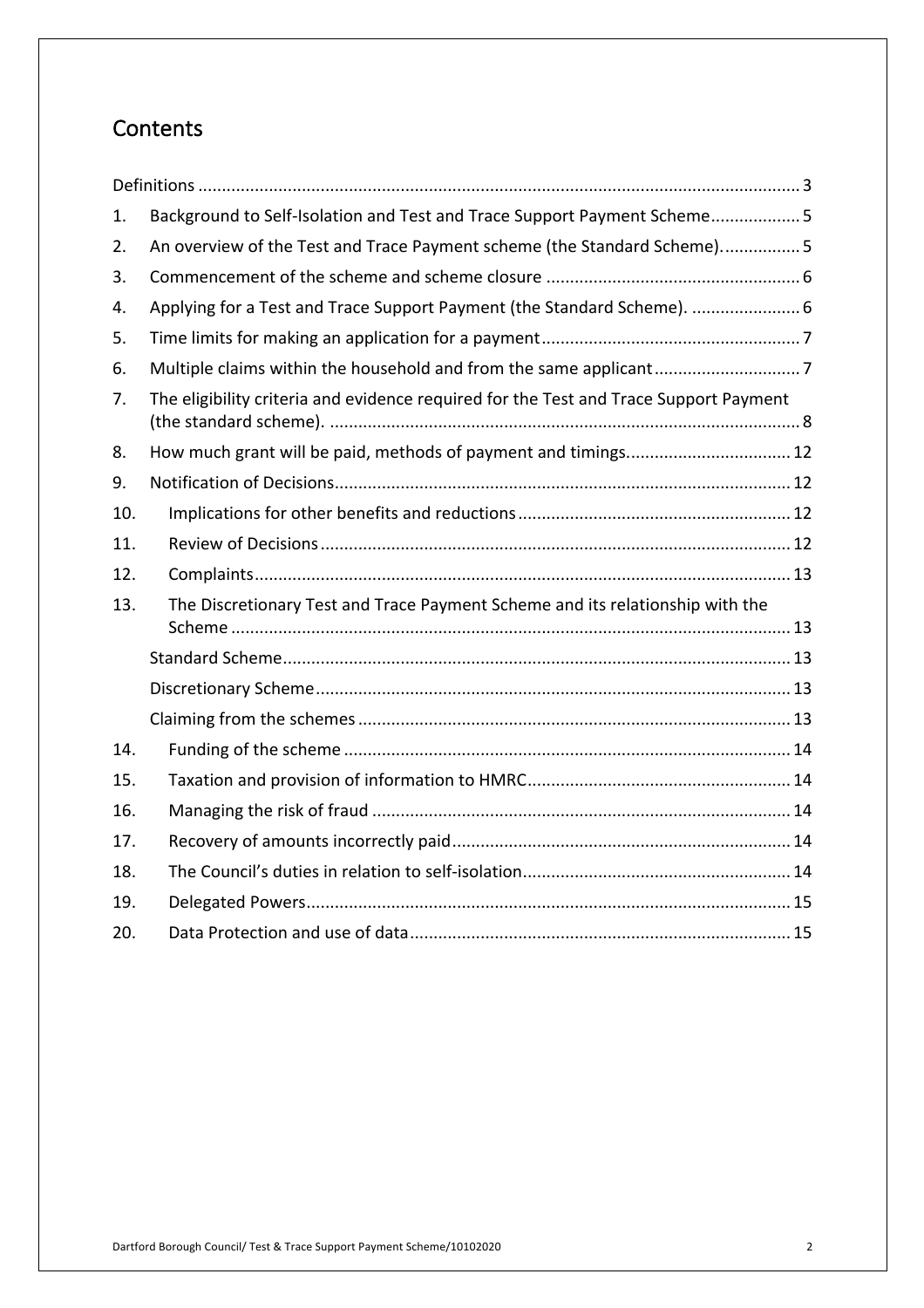## Definitions

The following definitions are used within this document:

**'Applicant';** means the individual making an application for a payment under this scheme;

 **'Contact Tracing and Advice Service (CTAS)';** means the web-based system used by Public Health England to contact and trace individuals who are required to self-isolate;

 **'CTAS Account ID'**; means the unique number provided by Public Heath England through the Contact Tracing and Advice Service (CTAS);

 **'COVID-19';** means the infectious disease caused by the most recently discovered coronavirus;

 **'Housing Benefit';** means the benefit administered by local authorities under either the Housing Benefit Regulations 2006 or the Housing Benefit (Persons who have attained the qualifying age for state pension credit) 2006;

 **'income-related Employment and Support Allowance'**; means the means-tested Employment and Support Allowance administered by the Department for Work and Pensions under the Welfare Reform Act 2007;

 **'income-based Jobseeker's Allowance'**; means the means-tested Jobseekers Allowance administered by the Department for Work and Pensions under the Jobseekers Act 1995;

 **Income Support'**; means the means-tested Income Support administered by the Department for Work and Pensions under the Income Support (General) Regulations 1987;

 **'NHS Test and Trace'**; means the service provided to the National Health Service in England, established in May 2020 to track and help prevent the spread of COVID-19;

 **'Pension Credit';** means the means-tested Guarantee or Savings Credit administered by the Department for Work and Pensions under the State Pension Credit Regulations 2002;

 **'Qualifying benefit';** means any of the following benefits: Housing Benefit, Income support, income-based jobseeker's Allowance, income-related Employment and Support Allowance, Working Tax Credit or Universal Credit;

 **'Self-isolation, Self-isolate';** means the legal requirement for an individual to self-isolate when told to by NHS Test and Trace or the NHS COVID-19 app and the legal duty to self-isolate under the Health Protection (Coronavirus, Restrictions) (Self-Isolation) (England) Regulations 2020 which came into force on 28<sup>th</sup> September 2020;

 **'Test and Trace Support Payment Scheme' ('Standard Scheme');** means the Standard Scheme introduced by Government on 28<sup>th</sup> September and administered by Local Authorities;

 **'Test and Trace Discretionary Payments Scheme'** (**'Discretionary Scheme');** means the Test and Trace Discretionary Payments Scheme which has been agreed by the Council and which *may* be available for individuals who are unable to access the 'Standard Scheme'.

 **'Universal Credit'** means the means-tested Universal Credit administered by the Department for Work and Pensions under the Universal Credit Regulations 2013;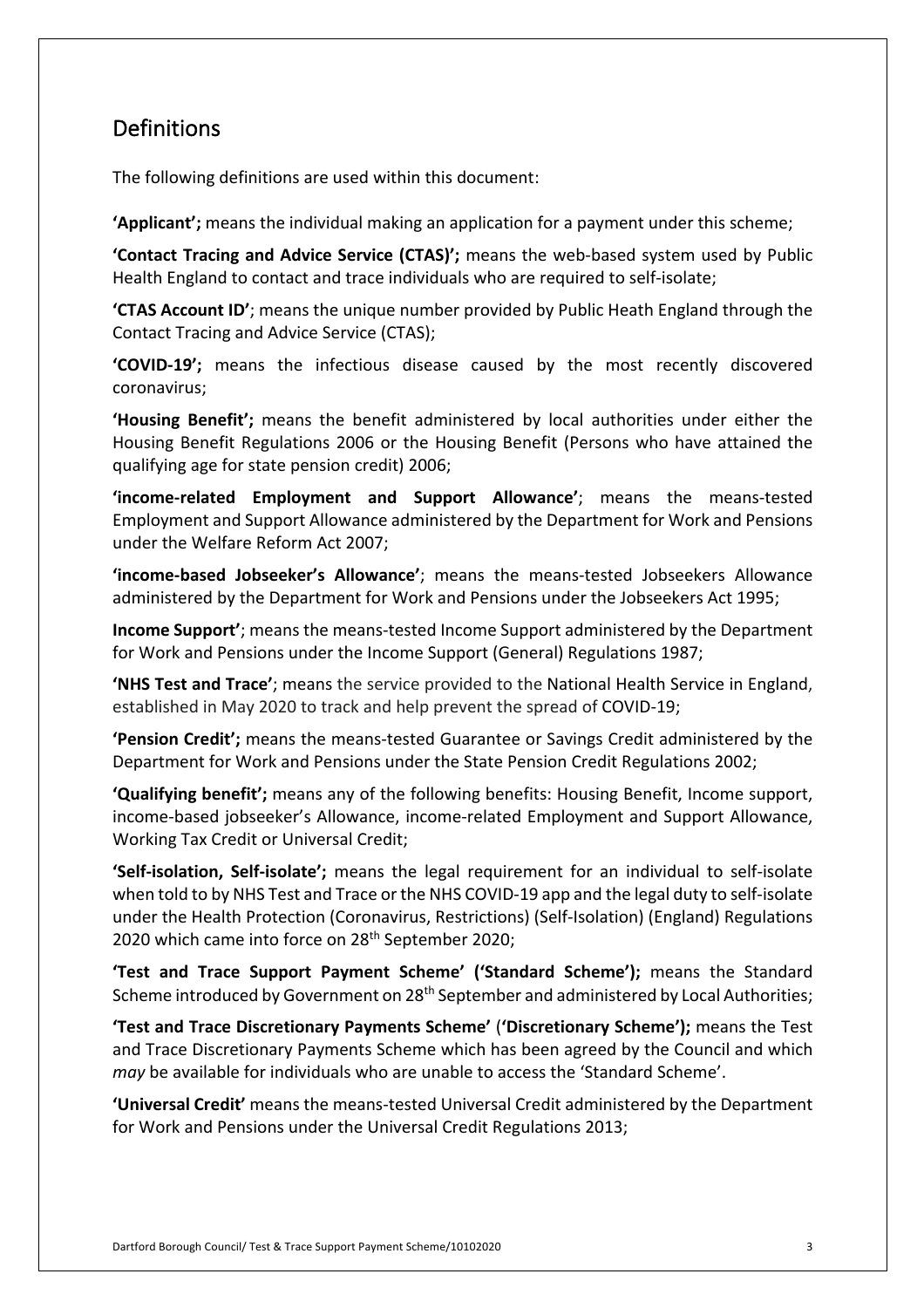**'Working Tax Credit';** means the means-tested benefit administered by Her Majesty's Revenues and Customs under the Working Tax Credit (Entitlement and Maximum Rate) Regulations 2002.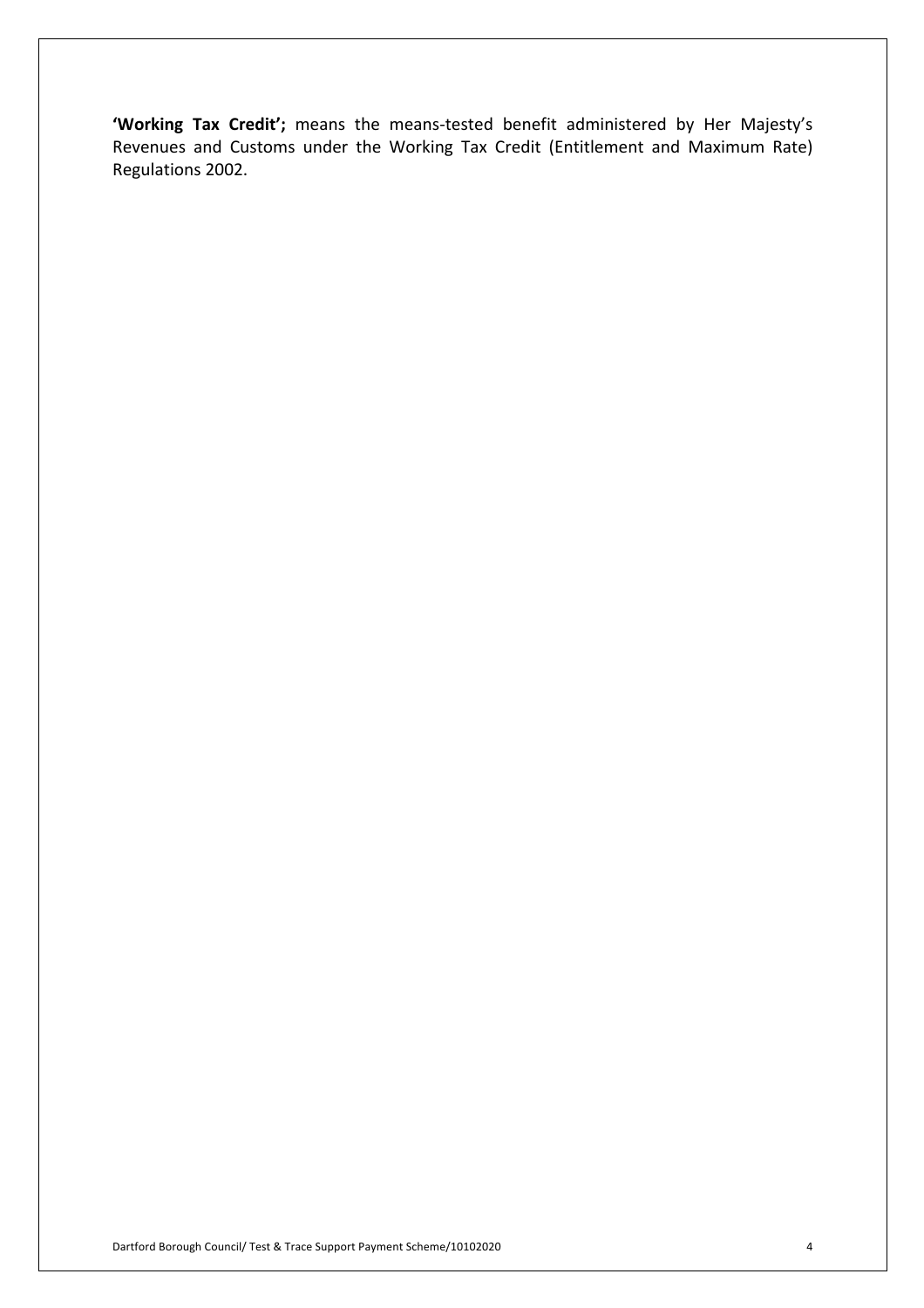## 1. Background to Self-Isolation and Test and Trace Support Payment Scheme

- 1.1 From 28<sup>th</sup> September 2020, Government has changed the legislation so that certain people will have to self-isolate due to the current COVID-19 crisis.
- 1.2 A package of legislative measures has been introduced both to ensure that those who are required to self-isolate, do so and, that those on a low income, receive a payment to assist their finances and to encourage compliance with the legislation.
- 1.3 The Council, together with Government, recognises that self-isolation is one of the most powerful tools for controlling the transmission of the Covid-19 virus and this scheme document details who will be eligible and how the Test and Trace Support Payment will be made. It also outlines the approach the Council will take in determining whether a payment will be made or not.
- 1.4 This document, which covers the **Standard Scheme**, should be read alongside the Council's Test and Trace Discretionary Support scheme which *may* be available to individuals who do not qualify a payment under this scheme.

## 2. An overview of the Test and Trace Payment scheme (the standard scheme).

- 2.1 From 28<sup>th</sup> September 2020, individuals will be entitled to a Test and Trace Support Payment of £500 from the Council if they meet the eligibility criteria listed below:
	- (a) Make an application to the Council in the prescribed form and provide all the evidence and verification required;
	- (b) Are a resident within the Council's area;
	- (c) Have been told to stay at home and self-isolate by NHS Test and Trace, either because they have tested positive for coronavirus or have recently been in close contact with someone who has tested positive;
	- (d) Are employed or self-employed;
	- (e) Are unable to work from home and will lose income as a result; and
	- (f) Are currently receiving any of the following 'qualifying benefit's:
		- Universal Credit;
		- Working Tax Credit;
		- income-based Employment and Support Allowance;
		- income-based Jobseeker's Allowance;
		- Income Support;
		- Housing Benefit; or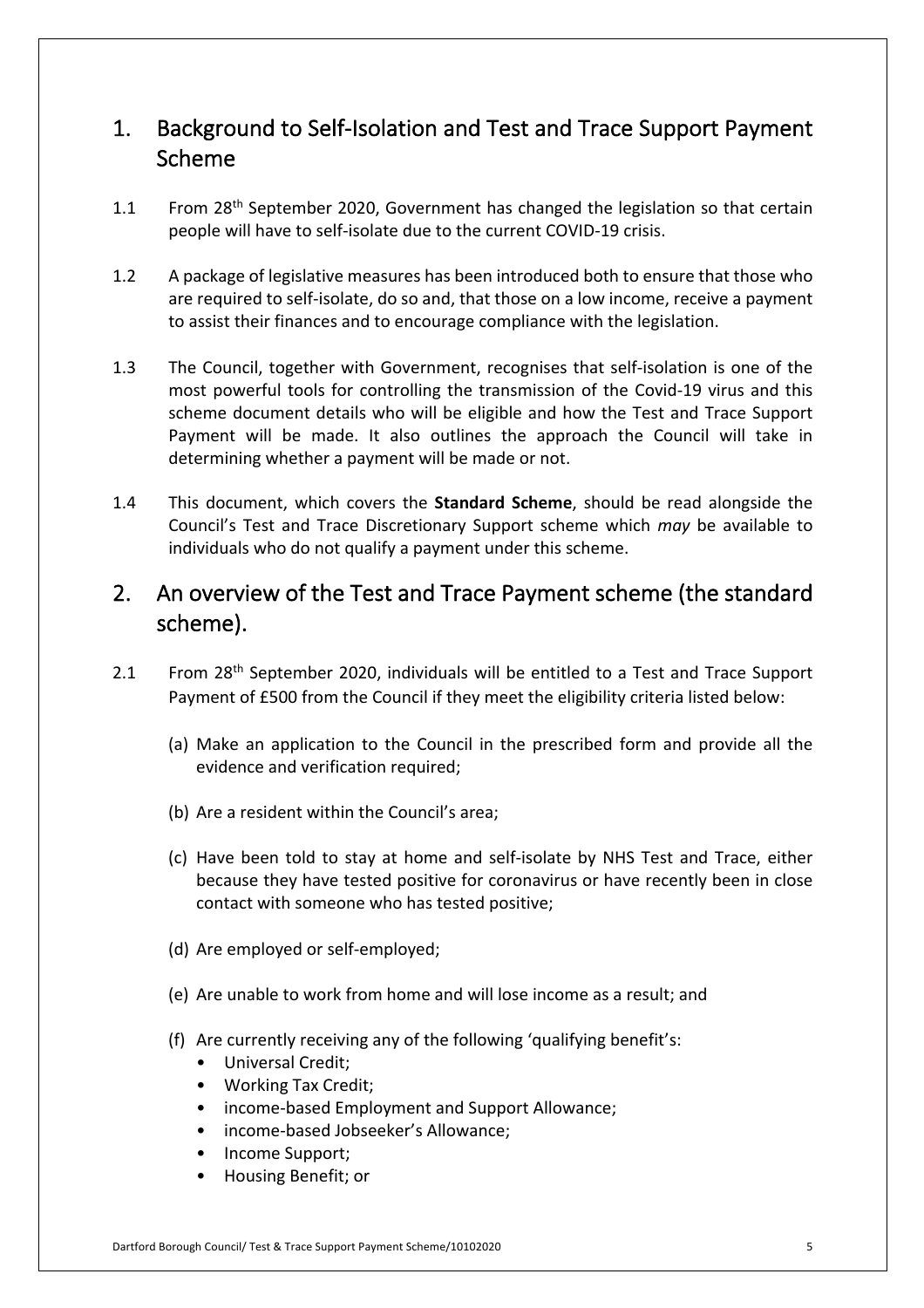- Pension Credit.
- 2.2 This particular scheme is designed for those individuals (applicants) who:
	- meet the standard conditions 2.1 (a) to (e) above;
	- are in receipt of one of the qualifying benefits listed in 2.1(f); and
	- comply with the self-isolation requirements laid down by Government;
- $2.3$  **benefit (2.1 (f))**, no payment can be made; however, they may be able to apply for a discretionary payment under the Council's Test and Trace Discretionary Payments Scheme which is available on the Council's website 2.3 Where individuals meet all the requirements but are **not in receipt of a qualifying**  <www.dartford.gov.uk/testandtracepayments>
- 2.4 Individuals will **not** be entitled to apply for both a payment under the Standard Scheme and under the Council's Discretionary Scheme.

## 3. Commencement of the scheme and scheme closure

### **Commencement**

- $3.1$ This scheme is available to all individuals who meet the eligibility criteria and who are told to self-isolate **on or after** 28th September 2020.
- 3.2 Individuals who are required to self-isolate **before** 28th September 2020 will not be eligible for a payment.

## **Scheme closure**

 $3.3$ available until 31<sup>st</sup> January 2021. At the present time, Government has stated that this Standard Scheme will be

# 4. Applying for a Test and Trace Support Payment (the Standard Scheme).

- 4.1 Individuals who are resident within the Council's area will be entitled to make an application for a Test and Trace Support Payment under this scheme. In all cases, the 'applicant' will be required to answer **all** of the questions asked and provide the information required by the Council in the specified timescale.
- $4.2$  details of which are shown within Section 6 of this scheme. The applicant will be required to self-verify certain criteria and also confirm that they will comply In order to receive a payment, all applicants must meet the full eligibility criteria, with the self-isolation requirements set by Government.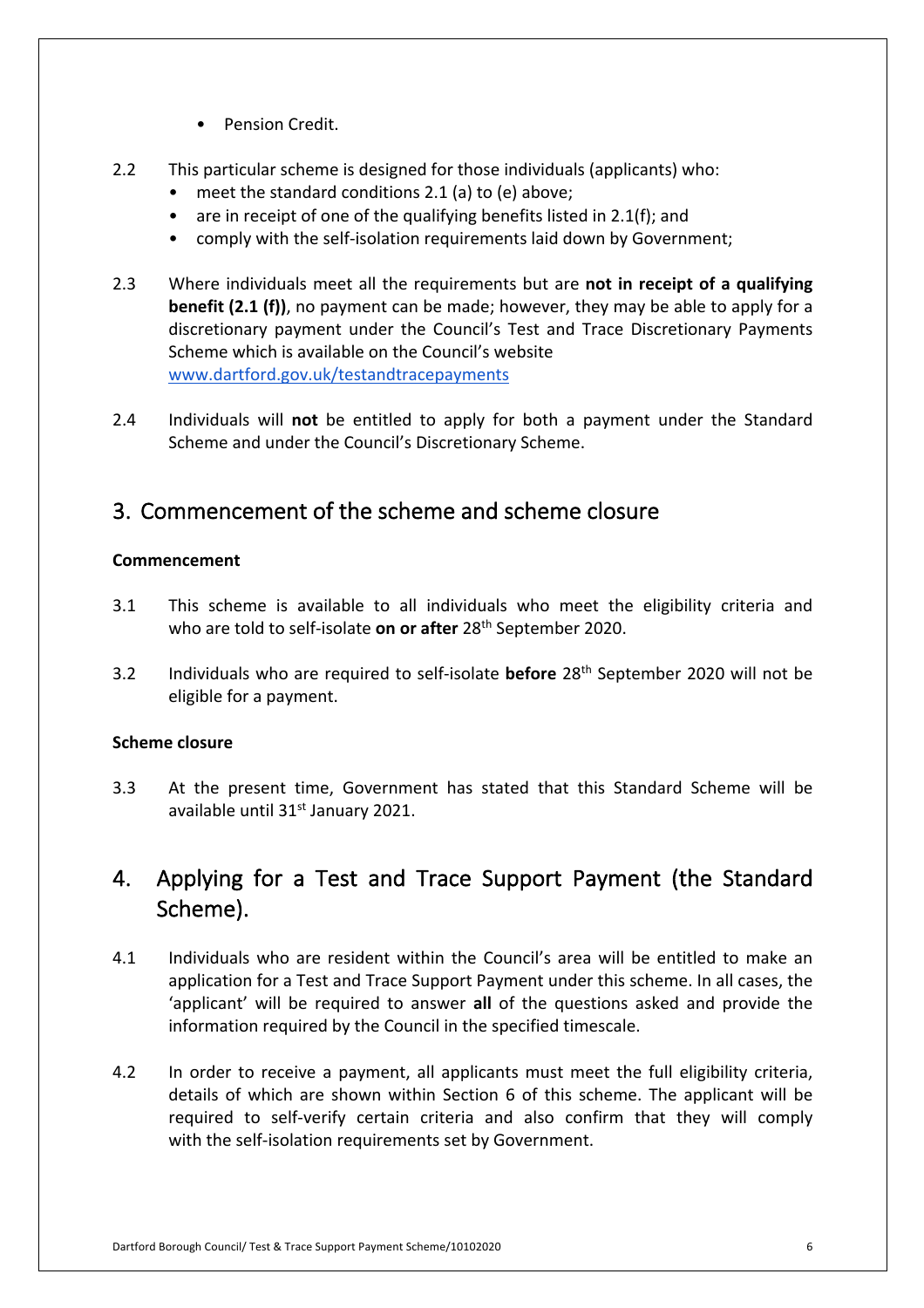- $4.3$  payment and will be informed of this by the Council, either at the point of application or as soon as practicable thereafter. Where the applicant fails to meet the eligibility criteria, they will not receive a
- $4.4$  payment in line with the timings and methods shown in Section 8. Where the applicant is successful, the Council will notify them accordingly and make
- 4.5 Applications can **only** be accepted from individuals who are resident in the Council's area.
- 4.6 Applications will be accepted from a third party in respect of any individual who meets the eligibility criteria for a payment. However, the following should be noted:
	- • The person making the application will need to provide evidence of their identity and also the reason why they are applying on behalf of another person; and
	- • That any payment **must** only be made by the Council to the person who is self-isolating. No payment will be made to a third party under any circumstance.
- $4.7$ www.dartford.gov.uk/testandtracepayments</u>.There are no paper or other types of application processes; however, should individuals experience difficulties in making All applications shall be made online using the Council's dedicated webpage any application, they should contact the Council on 01322 343434.

## 5. Time limits for making an application for a payment

- $5.1$ No application for a payment can be made before the  $28<sup>th</sup>$  September 2020 or for any individual who has been required to self-isolate before 28<sup>th</sup> September 2020.
- $52$  applications after this point. Eligible individuals can apply for a Test and Trace Support Payment at any time up to 14 days after their period of self-isolation ended. The Council will **not** accept any
- $5.3$ before the Council's scheme opened on 12<sup>th</sup> October 2020, an application for a backdated discretionary payment must be made by 26<sup>th</sup> October 2020 (14 days after commencement of scheme). Where an individual has been required to self-isolate on or after 28<sup>th</sup> September but

## 6. Multiple claims within the household and from the same applicant

- 6.1 Individuals in the same household can each make an application to receive a Test and Trace Support Payment, if they each meet the eligibility criteria in full.
- $6.2$ An individual may make an application more than once but only:
	- If the individual is told to self-isolate multiple times; **and**
	- they meet the eligibility criteria for each individual application; **and**
	- the periods of self-isolation do not overlap.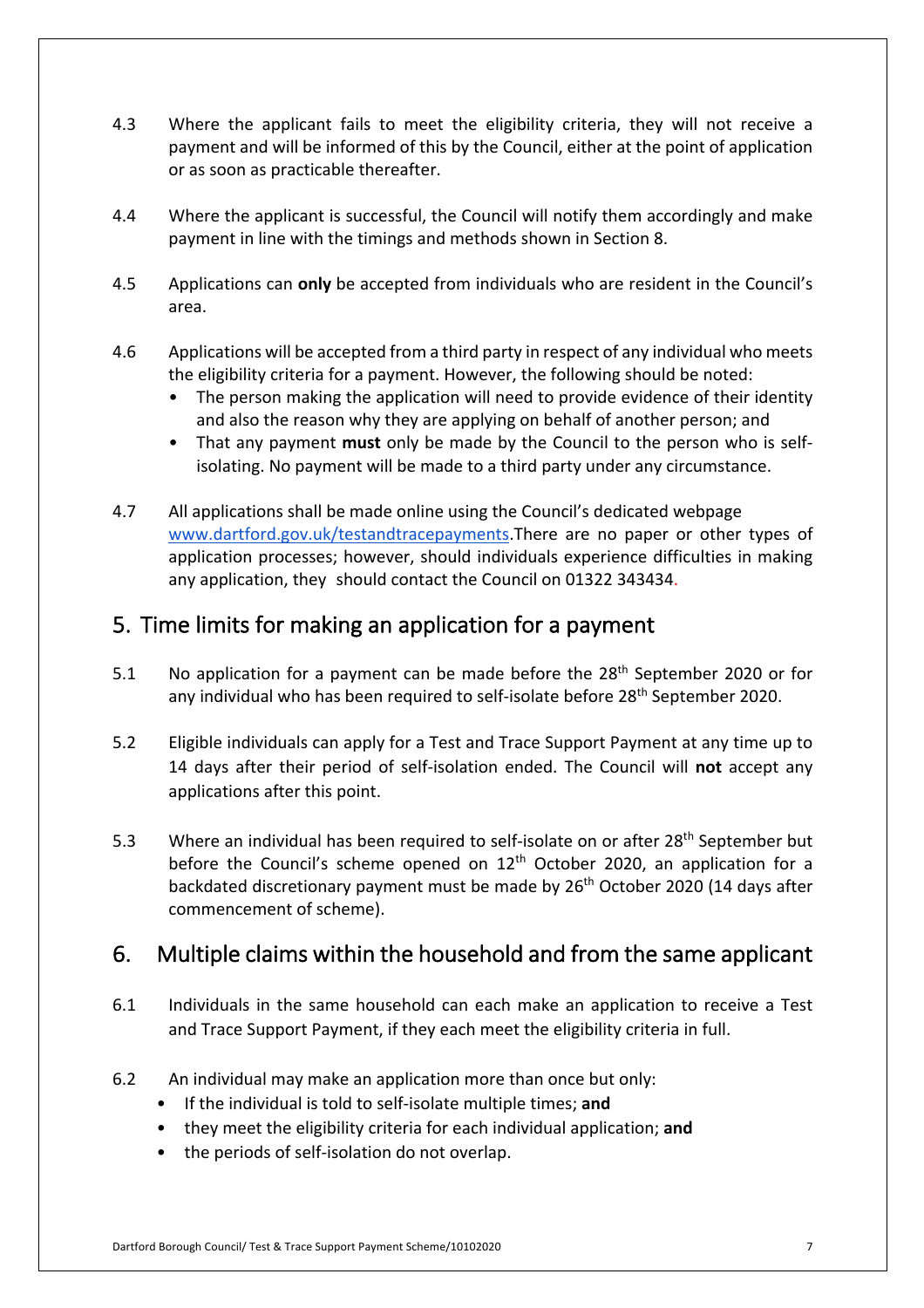$6.3$  where multiple applications are made by an individual, to ensure correct eligibility. Therefore, a new application will need to be made for each distinct period of self-The Council is mindful that this can be confusing for applicants and it will be essential, isolation.

# 7. The eligibility criteria and evidence required for the Test and Trace Support Payment (the Standard Scheme).

- 7.1 For payment to be made under this scheme, all of the criteria **must** be met. As with the application form itself, all evidence will need to be provided electronically. The Council provides facilities for all applicants to upload documents, evidence and photographs.
- $7.2$ 7.2 Where documentation is only held in 'hard copy' or paper form, the Council will accept digital images or photographs provided they show all the relevant information.
- 7.3 The Council will keep all information supplied by applicants, secure and in accordance with Data Protection legislation.

 An individual must make a valid application to the Council in the prescribed form and provide all the evidence and verification required

- $7.4$ website <www.dartford.gov.uk/testandtracepayments> All applicants will be required Council to contact them including: As mentioned in Section 4, a valid application must be made via the Council's to provide details sufficient to identify themselves, their address and to allow the
	- Full name;
	- Address;
	- National Insurance Number;
	- Telephone number; and
	- Email address.
- 7.5 In addition to the above, all applicants will be required to submit a copy of their current bank statement(s) in order to:
	- • Verify that their income has reduced due to having to self-isolate (see later); and
	- • Provide details of the bank account number and sort code of the account into which a payment would be made.

## That they are a resident within the Council's area

 $7.6$  enquiries where appropriate) to determine this. The applicant will be required to verify that they have their sole or main residence in the Council's area. The Council will check other records held (and make other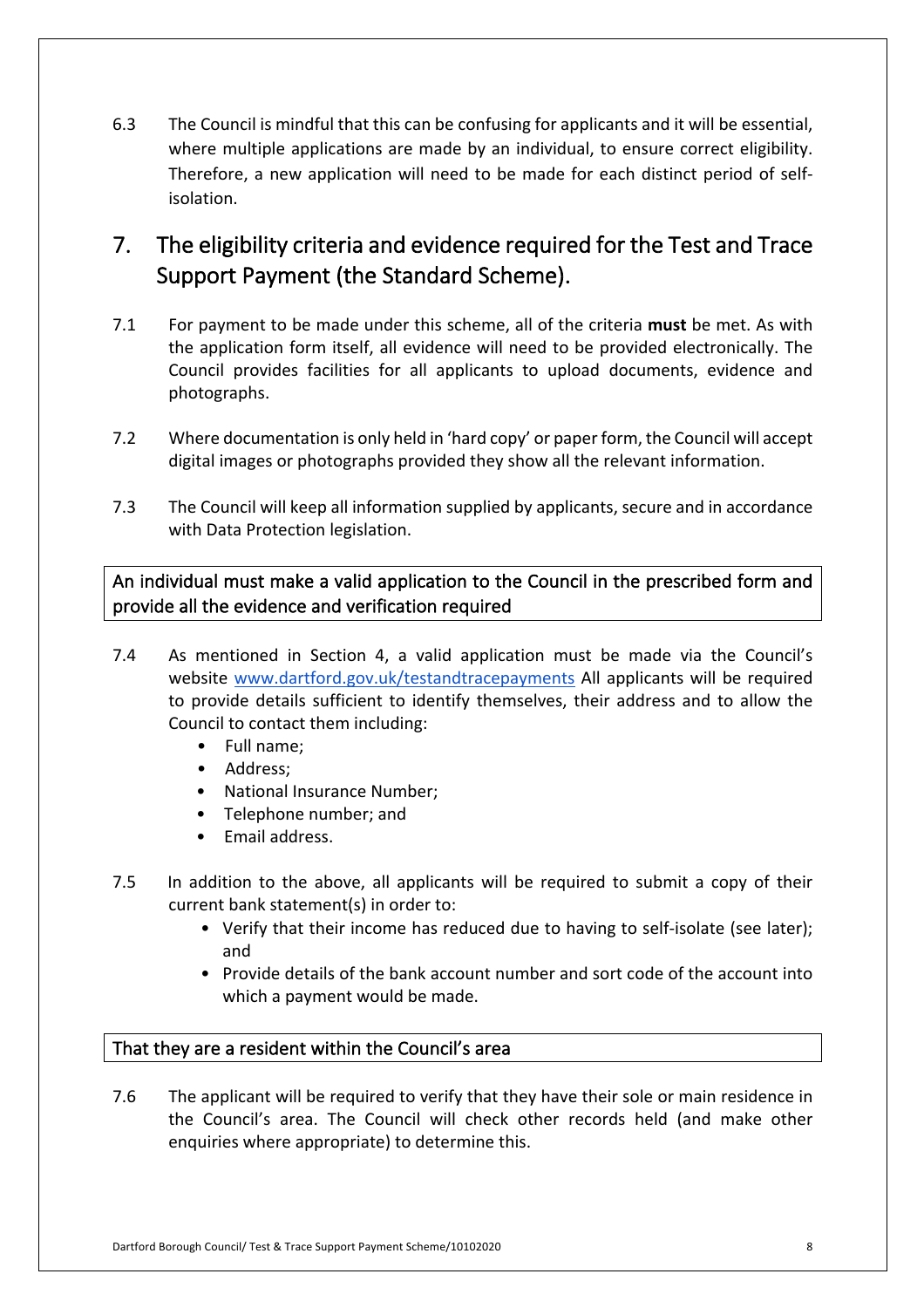$7.7$ 7.7 Where necessary, the Council will ask the applicant to provide additional evidence of residence.

 Have been told to stay at home and self-isolate by NHS Test and Trace, either because they have tested positive for coronavirus or have recently been in close contact with someone who has tested positive

- $7.8$  Test and Trace to stay at home and self- isolate either because: A key requirement of the scheme is that the applicant has been instructed by the NHS
	- they have tested positive for COVID-19 (coronavirus); or
	- have recently been in close contact with someone who has tested positive.
- $7.9$  provided to them by NHS Test and Trace. All applicants will be required to provide the 8-digit unique ID number which has been
- $7.10$  Service (CTAS) to record information about people who have tested positive for COVID-19 and their contacts. The CTAS Account ID is an 8-character identifier unique a contact of someone who has had a positive test, will receive a digital invitation from For information, the NHS Test and Trace service uses the Contact Tracing and Advice to each case (e.g. 3b1a3015c). Most individuals who test positive for COVID-19 or are the CTAS system to undertake the contact tracing journey.
- 7.11 All cases and contacts who have completed the contact tracing journey (including message/email or postal service for people with no access to mobile phone or email) those who were ineligible for the digital invitation such as children or individuals with a landline number only) will receive a citizen advice message upon completion of the NHS Test and Trace questionnaire. The citizen message (sent either via a text contains the 8-character Account ID.
- $7.12$  Contact Tracing and Advice Service. Only this number will allow an application to be The Council will check that the applicant has a valid Account ID produced by the processed.
- 7.13 The Council will not make payment to anyone who does not have a valid notification (Account ID) from NHS Test and Trace. It should be noted that there is a isolate by NHS Test and Trace. legal duty to self-isolate which only applies to people who have been told to self-
- 7.14 The Council will not accept a notification from the NHS Isolation Note service. Where the applicant has provided this only, they will be given an opportunity to provide a valid NHS Test and Trace notification if they have one.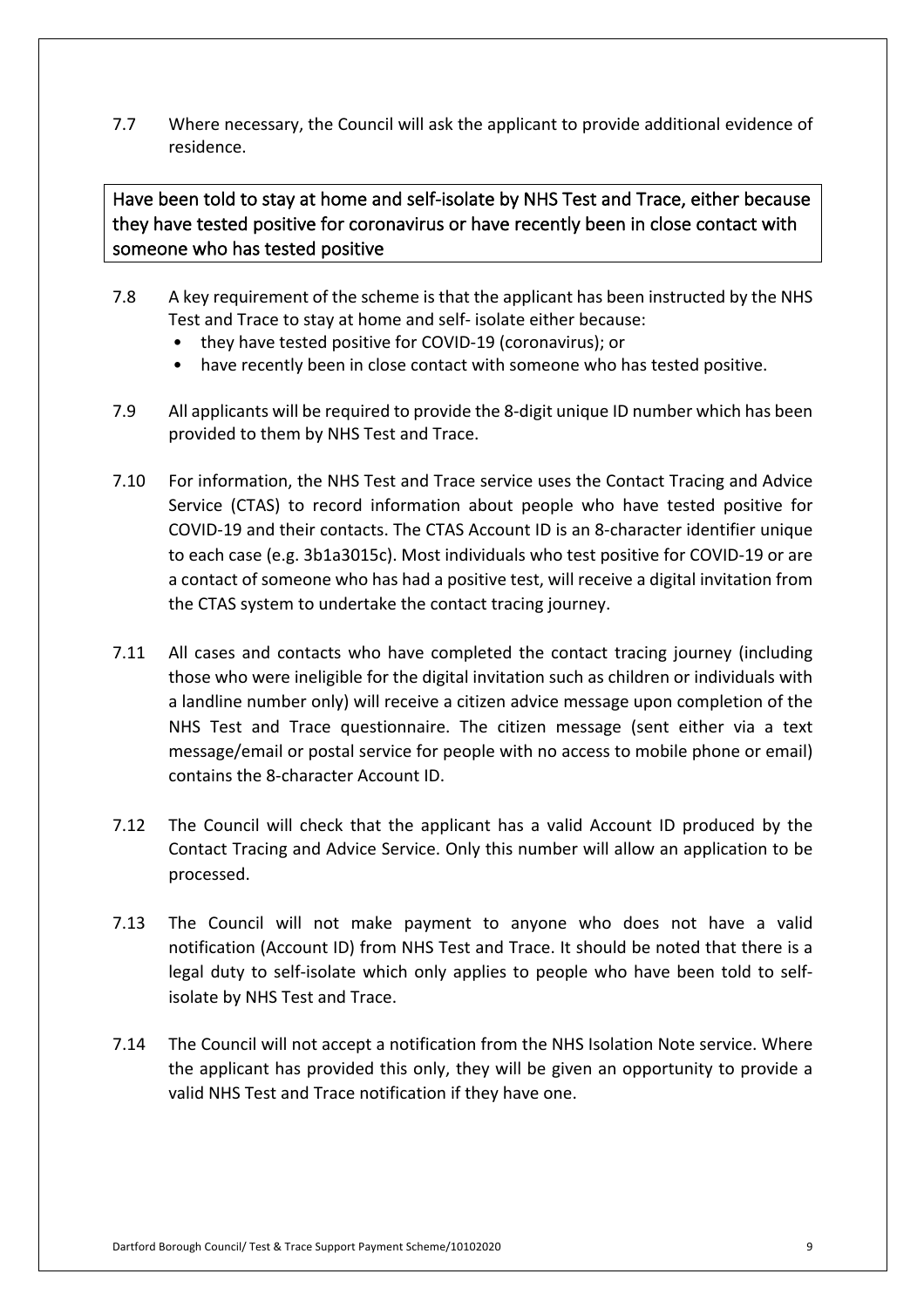7.15 This scheme does not cover people who are self-isolating after returning to the UK from abroad, unless they have tested positive for COVID-19 (coronavirus) or have been instructed to self-isolate by NHS Test and Trace.

## All applicants must be currently employed or self-employed

- $7.16$  entitled to claim a Test and Trace Support Payment. For the sake of clarity, this scheme requires all applicants to provide sufficient evidence of their current employment or self-employment status. In the case of employed applicants, full details of their employer must be given on the application form including contact numbers. 7.16 Only those applicants who are currently employed or currently self-employed will be
- 7.17 The Council will also require applicants to provide proof such as listed below:

#### Employed

- Current wages or salary slips;
- Employment contract; or
- Letter from the employer confirming current employment.

#### Self Employed

- Self-assessment form;
- Details of HMRC registration as self-employed;
- Current accounts; or
- Current accounts and trading statements
- 7.18 The above list is not exhaustive.
- $7.19$ As this is an essential requirement in order for a Test and Trace Support Payment to be made, the applicant must satisfy the Council that they meet this criterion.

### Are unable to work from home and will lose income as a result

- 7.20 All applicants will have to certify on the application form that they are:
	- Unable to work from home; and
	- Will lose income as a result.
- $7.21$ The Council will need to be satisfied that any applicants meet these conditions in full.

#### Unable to work from home

 $7.22$  whether they can undertake this work from home. The Council will require applicants to give details about the nature of their work and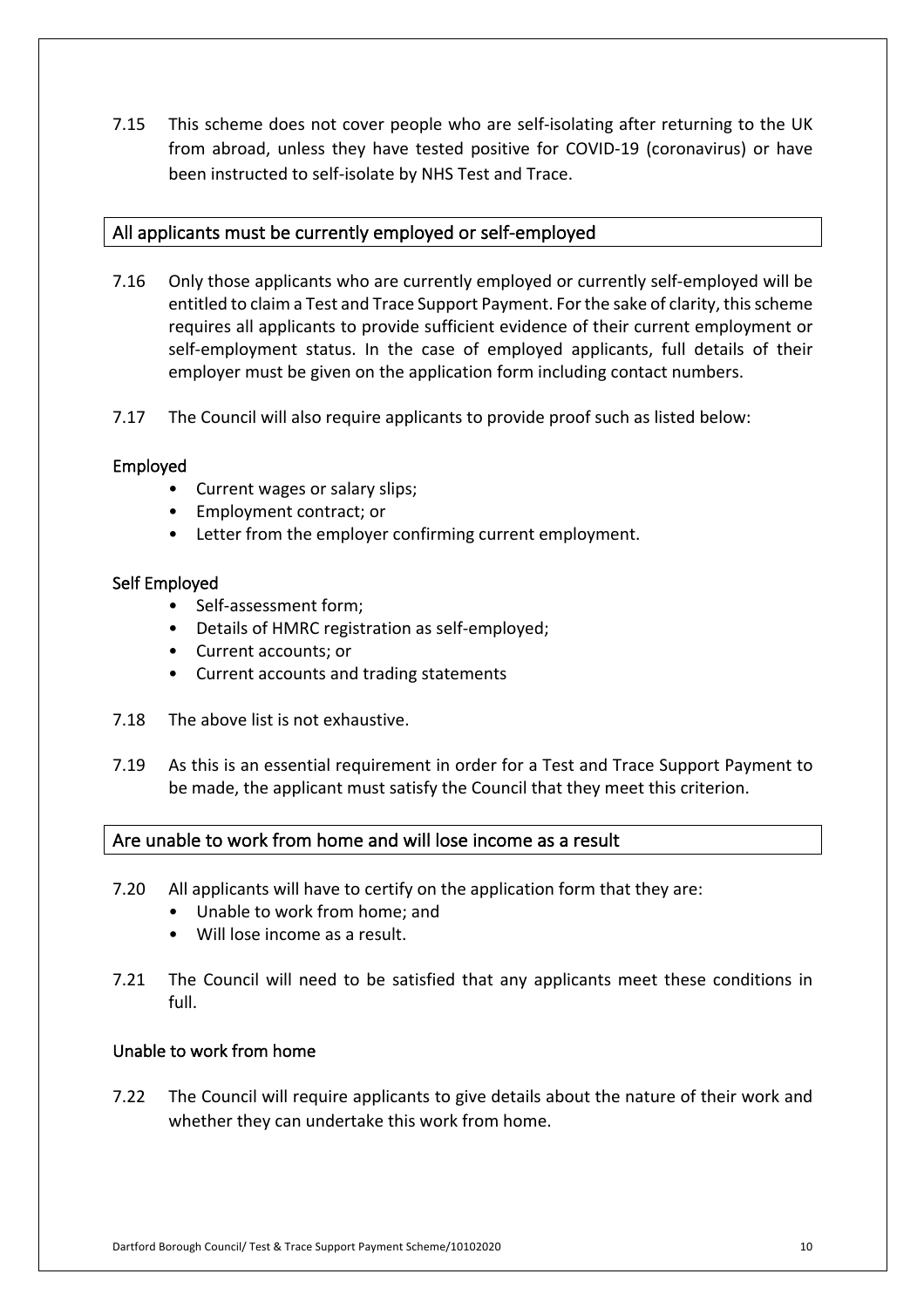- $7.23$  criteria and therefore, each applicant will not only be required to verify the fact, but 7.23 Only those applicants that cannot work from home whilst self-isolating will meet the also provide details of the reasons why this is the case, together with details of the type of work that they would normally undertake.
- $7.24$  Government has provided a number of examples as follows: This criterion applies whether an applicant is either employed or self-employed and
	- • An applicant with a single job whose employer continued to pay them a full wage while they self-isolated would not meet the criteria;
	- • An applicant whose employer paid them a reduced wage while they self-isolated would meet the criteria (as they have lost income); and
	- • An applicant with two part-time jobs who continued to be paid a full wage by one employer, but whose other employer did not pay them while self-isolating, would be eligible.

## Are currently receiving any of the qualifying benefits.

- $7.25$  qualifying benefits: 7.25 The final criterion is that the applicant **must be in receipt** of one of the following
	- Universal Credit;
	- Working Tax Credit;
	- income-based Employment and Support Allowance;
	- income-based Jobseeker's Allowance;
	- Income Support;
	- Housing Benefit; or
	- Pension Credit.
- 7.26 Applicants must be **actually** in receipt of the listed benefits. Each applicant will be required to verify that they are in receipt of one of the benefits and provide evidence of that to the Council. Evidence will need to be provided electronically but typically could be copies of bank statements showing the payments, confirmation of benefit entitlement or award /payment summaries (as in the case of Universal Credit). The Council will accept 'screenshots' of any online benefit account.
- $7.27$  a benefit; is currently appealing a negative decision; or is unable to apply for a qualifying benefit, they will not be entitled to a payment under the Standard Scheme Where an applicant has yet to apply for a qualifying benefit; is awaiting a decision on and will be directed to apply for a payment under the Council's Test and Trace Discretionary Payment Scheme.
- $7.28$ The Council will verify the current receipt of a qualifying benefit with the Department for Work and Pensions (DWP) and Her Majesty's Revenues and Customs (HMRC) as appropriate.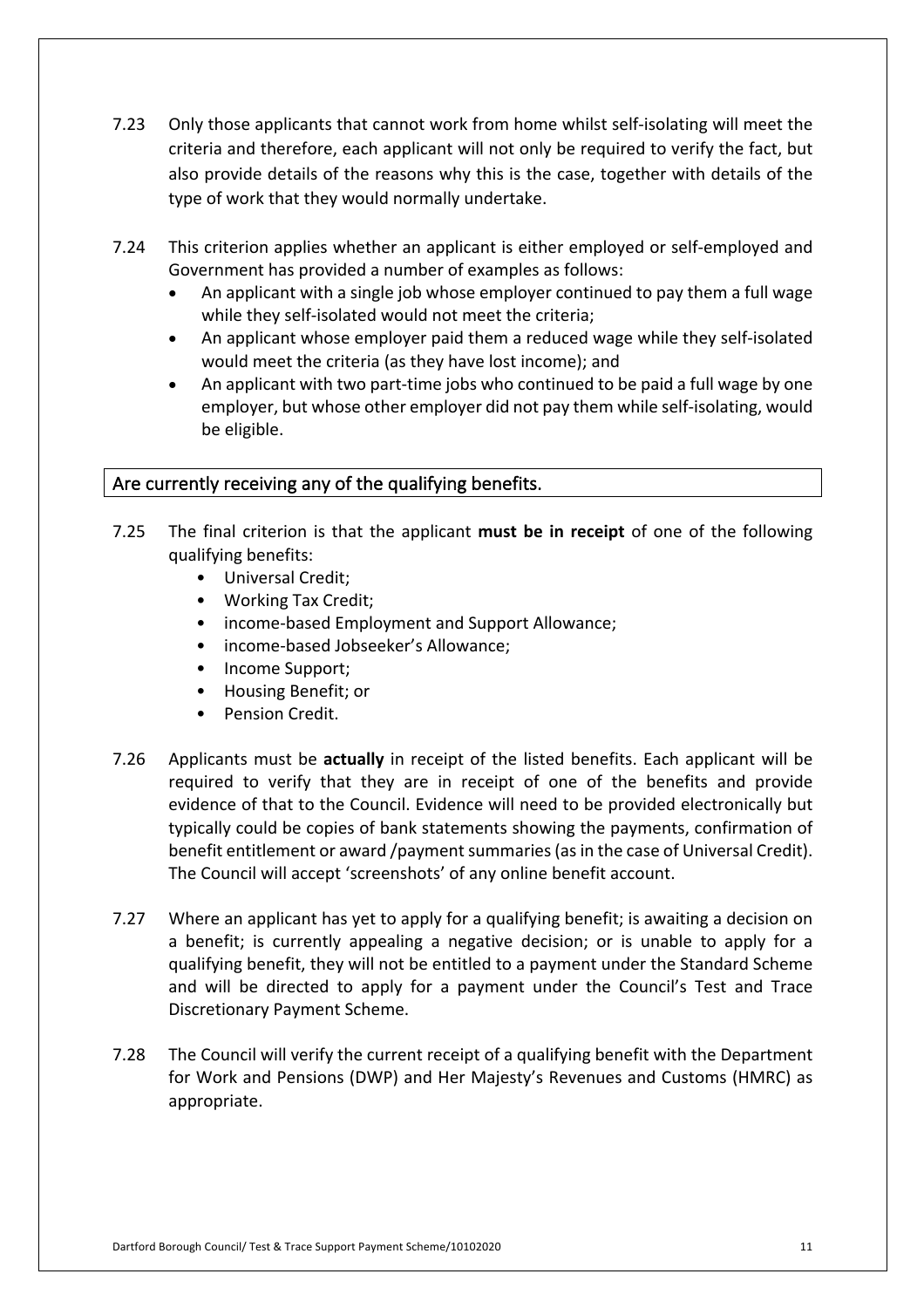## 8. How much grant will be paid, methods of payment and timings.

- 8.1 applicant's bank account within 3 working days, starting with the date of application. Where an applicant meets all of the eligibility criteria, a single payment of £500 shall be paid for each period of self-isolation. Payments will be made direct to the
- $8.2$  required information is received. 8.2 Where further information or evidence is required from the applicant, the Council will look to make payment within 3 working days starting with the date when all of the
- 8.3 Full details of the applicant's bank account must be supplied on the application form and this will be cross checked with the copies of the bank statements provided as part of the verification process.
- 8.4 account. No payments can be made to third parties whatsoever. 8.4 As required by Government, payments can only be made to the applicant's bank
- 8.5 protection. This protection is called a 'first right of appropriation of funds order'. More <www.dartford.gov.uk/testandtracepayments>or from Citizens Advice. The Council is aware that in some cases, applicants may be overdrawn and may not be able to gain access to the payment. In these cases, the applicant may apply for details of this can be obtained from the Councils website

## 9. Notification of Decisions

 9.1 Applications will be considered by officers of the Council and all decisions made by the Council shall be notified to the applicant either in writing or by email.

## 10. Implications for other benefits and reductions

- $10.1$  tested benefits. The Council has been advised by the Department for Work and Pensions (DWP) that the Test and Trace Support Payment will be disregarded for the purposes of all means-
- $10.2$  entitlement to Council Tax Reduction. The Council has decided that any payment made under this scheme shall not affect

## 11. Review of Decisions

- 11.1 Whilst there is no statutory appeal process, the Council will operate an internal review process and will accept an applicant's request for an appeal of its decision by a senior officer.
- $11.2$  decision, and should state the reasons why the applicant is aggrieved with the decision All such requests must be made in writing to the Council, within 3 days of the Council's of the Council. New information may be submitted at this stage to support the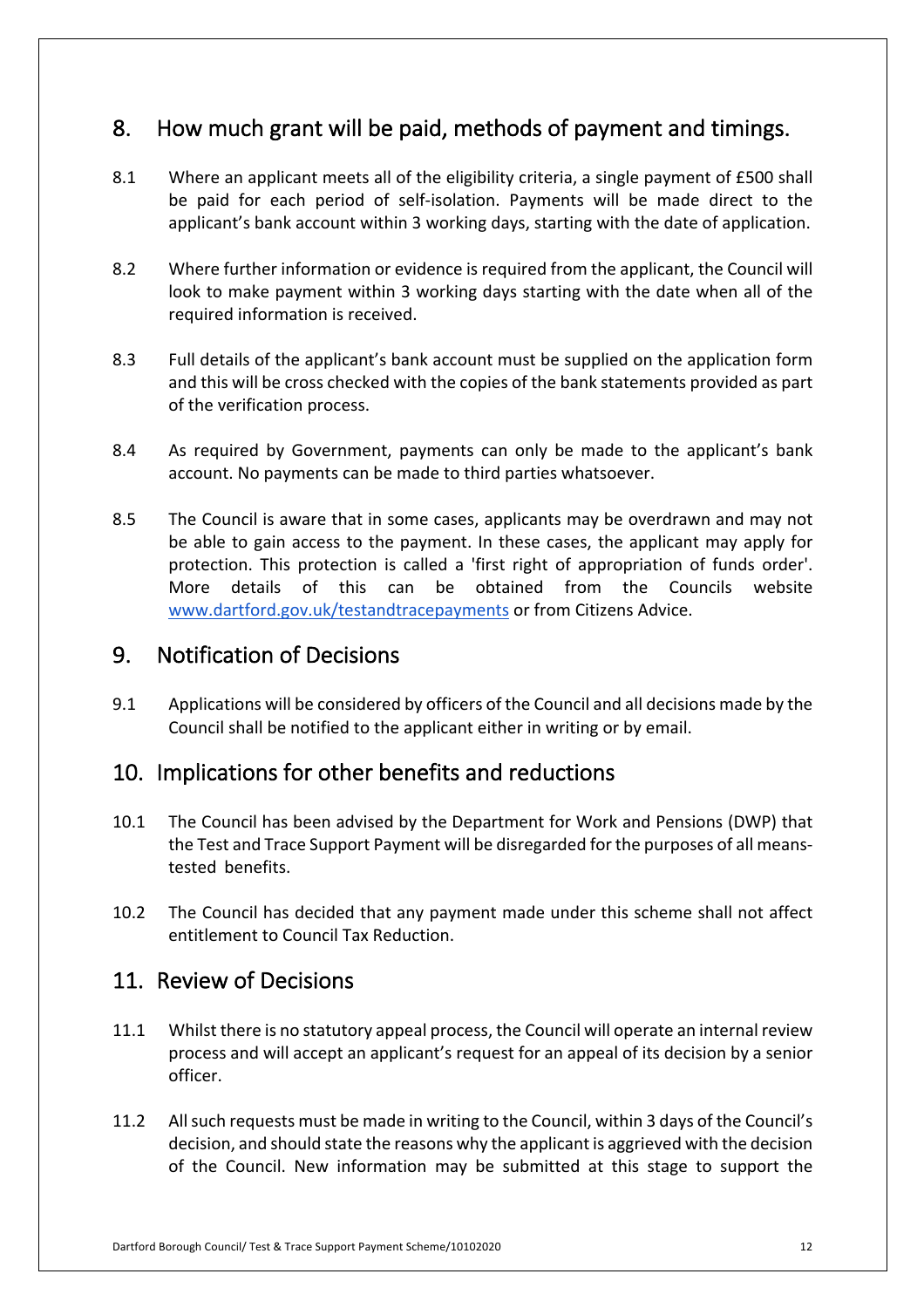applicant's appeal. The application will be reconsidered as soon as practicable, and the applicant informed in writing or by email of the decision.

## 12. Complaints

 $12.1$  applied in the event of any complaint received about this scheme. The Council's 'Complaints Procedure' (available on the Councils website) will be

# 13. The Discretionary Test and Trace Payment Scheme and its relationship with the Standard Scheme

## Standard Scheme

- 13.1 This 'Standard' Scheme has been determined by criteria set down by Government and certain qualifying benefits (Universal Credit; Working Tax Credit; Income-based Employment and Support Allowance; income-based Jobseeker's Allowance; Income Support; Housing Benefit; or Pension Credit). is primarily aimed at all applicants who are working or self-employed; are unable to work from home and will therefore have a reduction in income and are in receipt of
- $13.2$ The receipt of one of those benefits is essential in order for a payment to be made.

#### Discretionary Scheme

- $13.3$  meets all the required criteria **except** that they are not currently in receipt of a qualifying benefit. The reason for this could be, for example, that a claim for a benefit unable to gain access to public funds. 13.3 The Council's Test and Trace Discretionary Payments Scheme is for any individual who has not yet been made or that the individual, whilst normally resident in the UK, is
- 13.4 Details of the Council's Test and Trace Discretionary Payment Scheme can be found at <www.dartford.gov.uk/testandtracepayments>

#### Claiming from the schemes

- 13.5 Individuals who are entitled to a payment from the Standard Scheme are unable to make a claim from the Council's discretionary scheme.
- $13.6$  will be directed to make an application for a discretionary payment. 13.6 However, an applicant who is refused a 'Standard Scheme' payment on the basis that they meet all the criteria **except** that they are not in receipt of a qualifying benefit,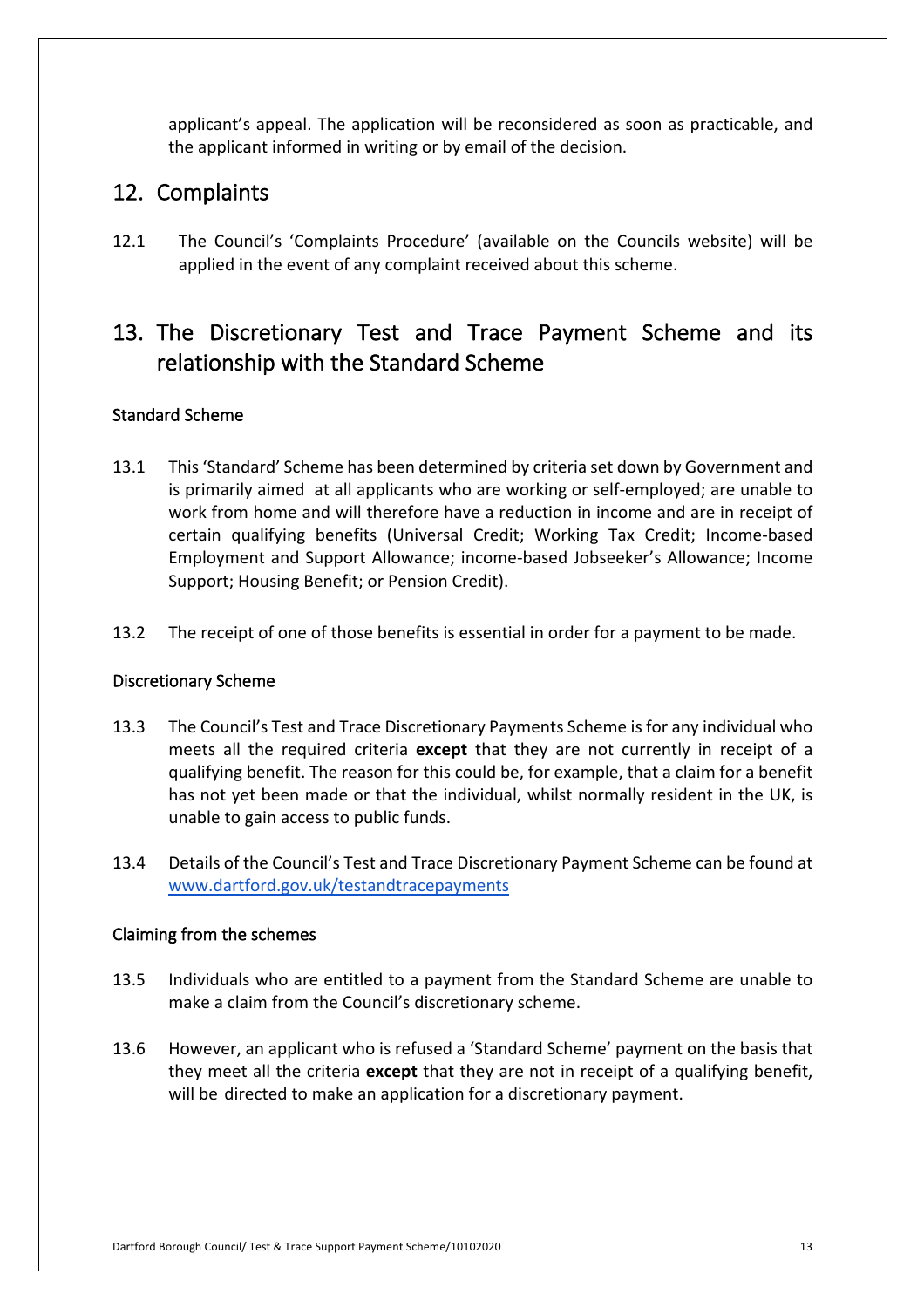## 14. Funding of the scheme

 14.1 Government has confirmed that it will reimburse the Council for all payments correctly made under this scheme.

## 15. Taxation and provision of information to HMRC

- $15.1$ The Council has been informed by Government that all payments under this scheme are taxable. However, the payments will not be subject to National Insurance contributions.
- $15.2$  liabilities and all applicants should make their own enquiries to establish any tax The Council does not accept any responsibility in relation to an applicant's tax position.
- $15.3$  Revenue and Customs (HMRC) of all payments made to individuals. All applicants should note that the Council is required to inform Her Majesty's

## 16. Managing the risk of fraud

- $16.1$  scheme and fraud. Any applicant caught falsifying information to gain payments will Neither the Council, nor Government will accept deliberate manipulation of the face prosecution and any payment issued will be recovered from them and this may also include other recovery costs.
- 16.2 Applicants should note that, where a Test and Trace Support Payment is paid by the Council, details of each individual applicant will be passed to Government. Applicants should also note that the Council utilises a number of databases and Government systems to verify information in connection with any applications submitted.

## 17. Recovery of amounts incorrectly paid

 $17.1$  representative(s), the Council will look to recover the amount in full. 17.1 If it is established that any Test and Trace Support Payment has been made incorrectly due to incorrect information provided to the Council by an applicant or their

## 18. The Council's duties in relation to self-isolation

- 18.1 close contacts isolate is one of our most powerful tools for controlling transmission. The duty to self-isolate is an important one. Ensuring infected individuals and their
- $18<sub>2</sub>$  coronavirus symptoms after they catch the virus, and in this time, they can unknowingly pass it on to others, even if they don't have symptoms. We know that someone with the virus can remain infectious to other people for up to 10 days after developing symptoms. It can take up to 14 days for individuals to develop